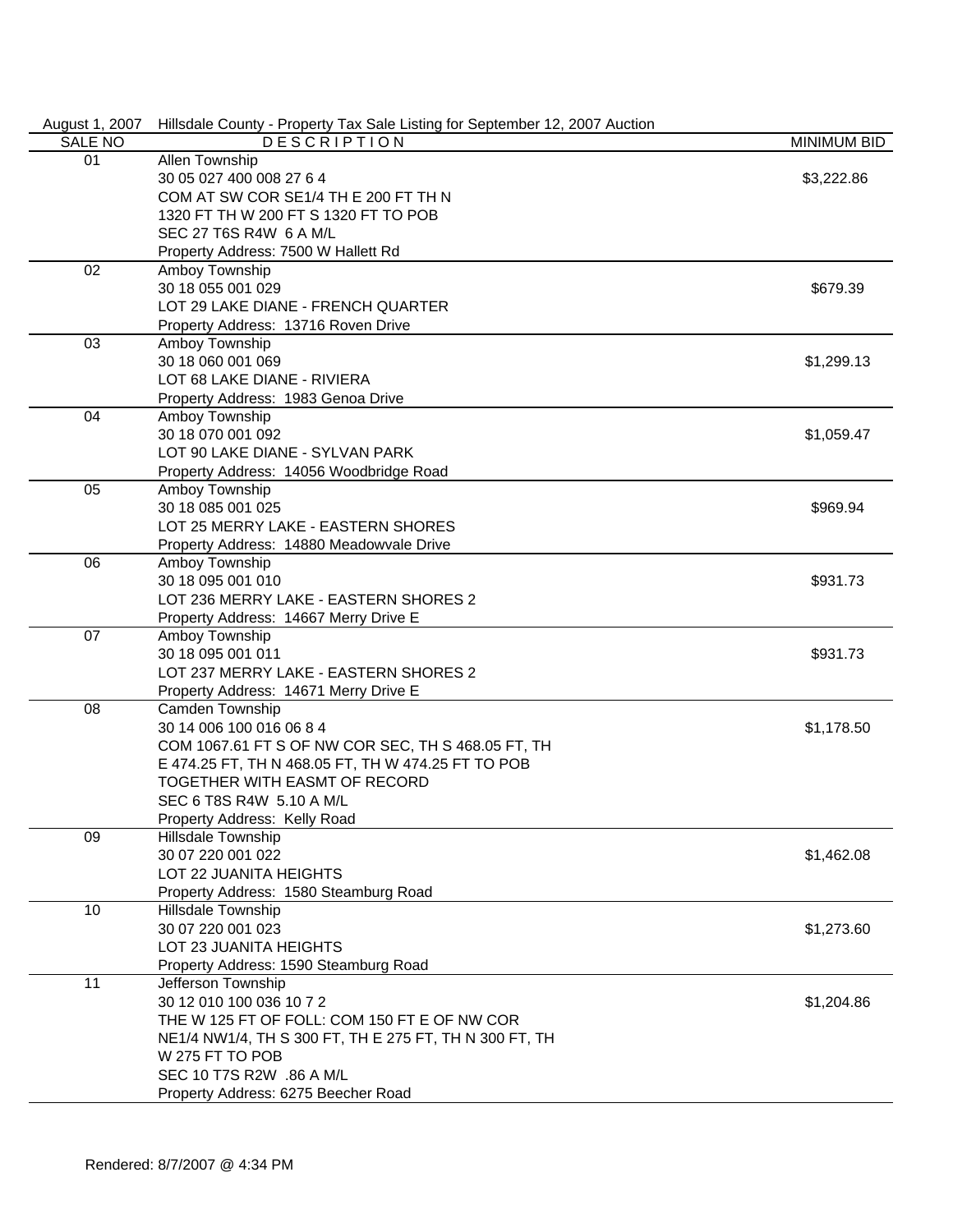| August 1, 2007 | Hillsdale County - Property Tax Sale Listing for September 12, 2007 Auction |                    |
|----------------|-----------------------------------------------------------------------------|--------------------|
| <b>SALE NO</b> | <b>DESCRIPTION</b>                                                          | <b>MINIMUM BID</b> |
| 12             | Jefferson Township                                                          |                    |
|                | 30 12 190 001 014                                                           | \$593.24           |
|                | COM AT NE COR LOT 10, TH S 22 FT TO CEN BRICK                               |                    |
|                | WALL TH W 132 FT TH N 22 FT TH E 132 FT TO POB                              |                    |
|                | EXC W 24 FT                                                                 |                    |
|                | <b>JAMES M TIFFANYS PLAT</b>                                                |                    |
|                | <b>SEC 13 T7S R2W</b>                                                       |                    |
|                | <b>VILLAGE OF PITTSFORD</b>                                                 |                    |
|                | Property Address: 4434 S Pittsford Rd                                       |                    |
| 13             | Moscow Township                                                             |                    |
|                | 30 03 006 400 007 06 5 2                                                    | \$9,545.78         |
|                | COM NE COR SE1/4 TH S 89 DEG 58M W ALG E-W1/4                               |                    |
|                | LN 502 FT TO POB TH S 436 FT TH W 200 FT TH N 436 FT                        |                    |
|                | TH E 200 FT TO POB                                                          |                    |
|                | SEC 6 T5S R2W 2 A M/L                                                       |                    |
|                | Property Address: 3875 E Mosherville Road                                   |                    |
| 14             | Somerset Township                                                           |                    |
|                | 30 04 016 200 021 16 5 1                                                    | \$2,001.77         |
|                | ALL THAT PART OF ABND 100 FT RR LY W OF N WALDRON RD &                      |                    |
|                | CONTINUING ON A SWLY DIR TO A PT THAT IS 922 FT W & DUE N OF                |                    |
|                | THE INT OF N WALDRON & SUFTIN RDS                                           |                    |
|                | SEC 16 T5S R1W 3.5 A M/L                                                    |                    |
|                | Property Address:                                                           |                    |
| 15             | Somerset Township                                                           |                    |
|                | 30 04 065 001 012                                                           | \$1,365.07         |
|                | LOT 12 HIGHLAND HILLS SUB                                                   |                    |
|                | Property Address: 11459 Vicary Road                                         |                    |
| 16             | Somerset Township                                                           |                    |
|                | 30 04 130 001 061                                                           | \$879.90           |
|                | LOT 61 LAKE LE ANN - GRAND VIEW                                             |                    |
|                | Property Address: 12246 Grandview Drive                                     |                    |
| 17             | Somerset Township                                                           |                    |
|                | 30 04 210 001 091                                                           | \$7,405.49         |
|                | LOT 89 LAKE SOMERSET - ROLLING MEADOWS                                      |                    |
|                | Property Address: 10788 N Somerset Road                                     |                    |
| 18             | <b>Wright Township</b>                                                      |                    |
|                | 30 17 014 100 004 14 8 1                                                    | \$790.40           |
|                | COM NW COR TH S 132 FT TH E 70 FT TH N 132 FT TH W                          |                    |
|                | 70 FT TO POB                                                                |                    |
|                | SEC 14 T8S R1W .21 A M/L                                                    |                    |
|                | Property Address: 13002 Prattville Road                                     |                    |
| 19             | Wright Township                                                             |                    |
|                | 30 17 024 200 004 24 8 1                                                    | \$2,406.29         |
|                | PCL COM NW COR OF NE1/4 TH E 204 FT TO POB TH E                             |                    |
|                | 208 FT S 231 FT W 208 FT N 231 FT TO POB                                    |                    |
|                | SEC 24 T8S R1W 1.10 A M/L                                                   |                    |
|                | Property Address: 14531 E Burt Road                                         |                    |
|                |                                                                             |                    |